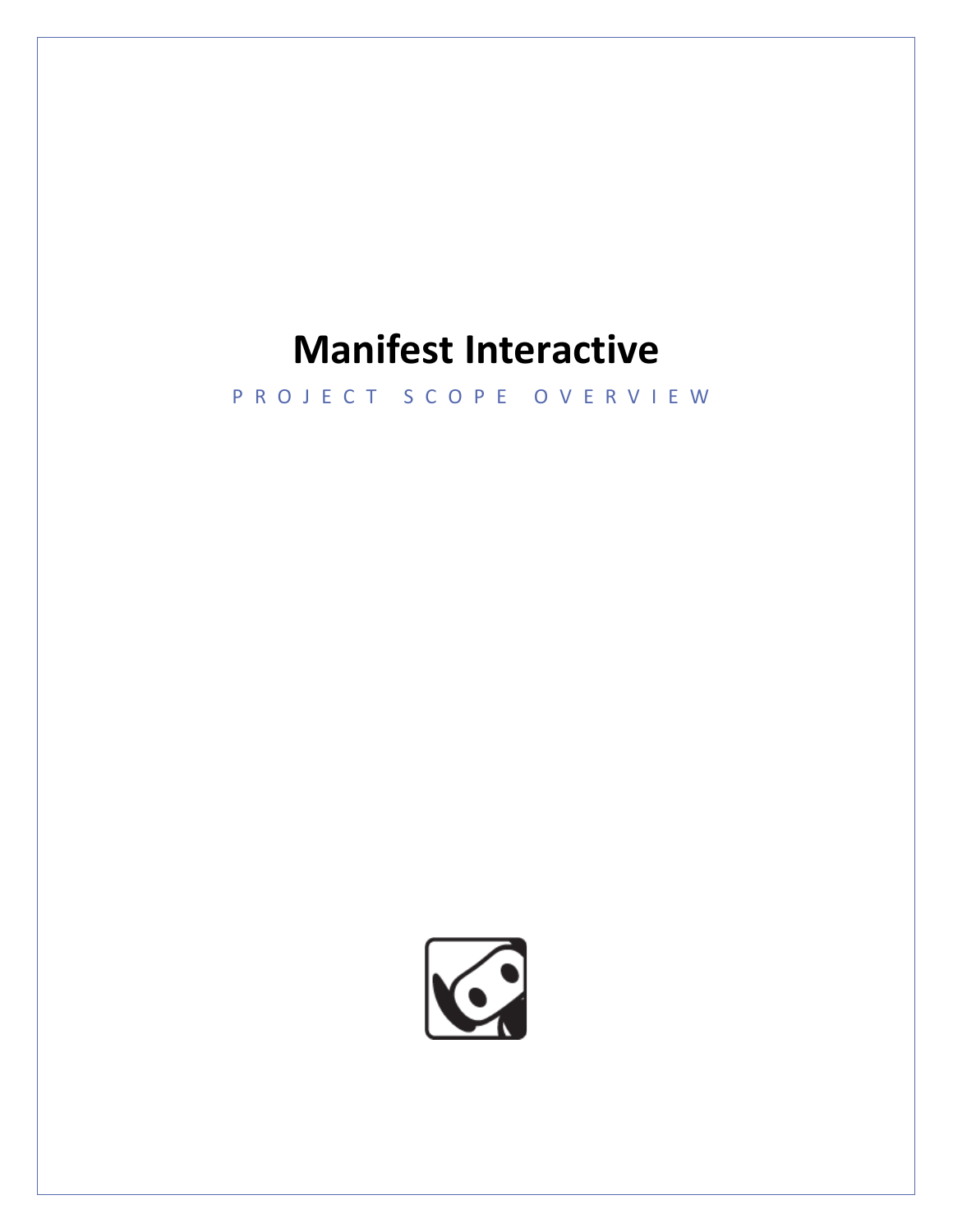# **Contents**

| 8  |
|----|
| q  |
| 10 |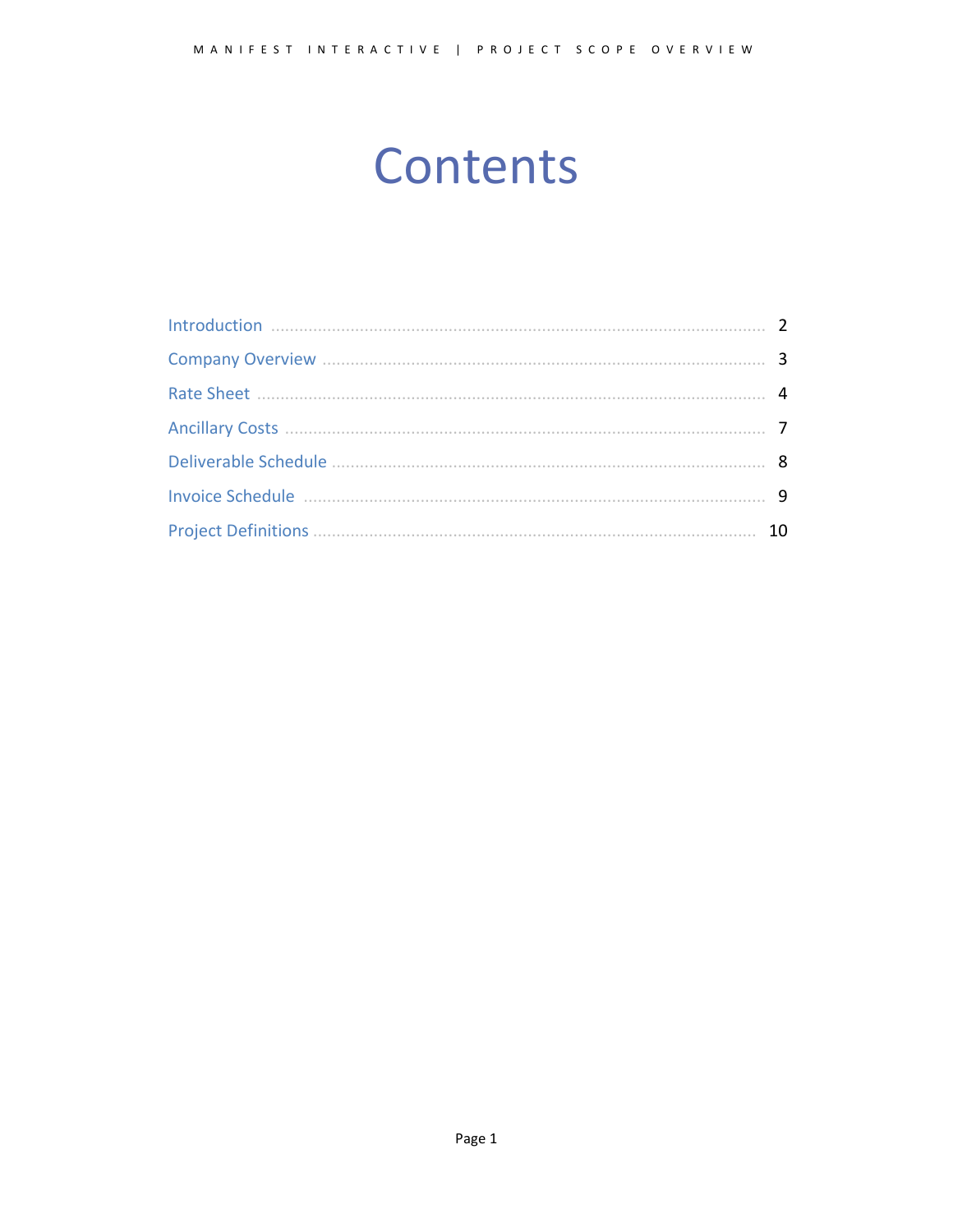# Introduction

<span id="page-2-0"></span>We thank you for taking the time to talk with Manifest Interactive in regards to your project. The following pages cover how we approach creating a proposal for projects. This document is not a proposal but intended to assist you while planning your project. Feel free to contact us at any time with questions or comments. We are confident in our unique ability to create a custom application that will suit your needs, and we look forward to working closely with your company.

#### **Created by:**

**Peter Schmalfeldt** 200 2<sup>nd</sup> Avenue South Saint Petersburg, FL 33701 **E-mail:** [hello@manifestinteractive.com](mailto:hello@manifestinteractive.com)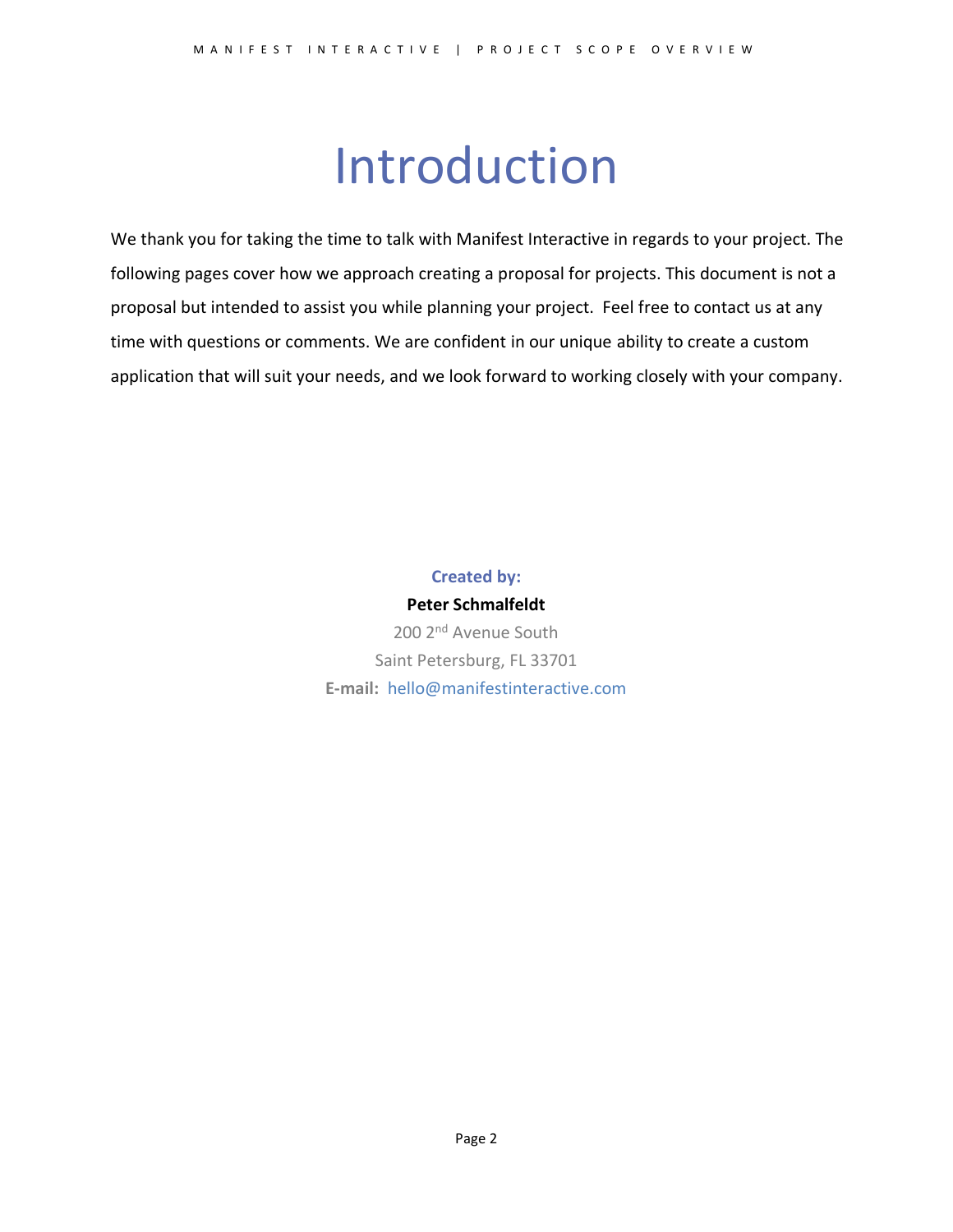### Manifest Interactive

C O M P A N Y O V E R V I E W

<span id="page-3-0"></span>Manifest Interactive is a Web Development Agency founded by [Peter Schmalfeldt](https://peterschmalfeldt.com/) that's been building custom web applications for over twenty years. Our background is as diverse as our client list, creating everything from prototypes for startups to enterprise-level SaaS products for fortune 500 companies.

We are proud to have an established client list of world-leading businesses. We have created custom enterprise-level applications for Nike, Google, Anheuser Busch, AT&T, and Monsanto.

We're dedicated to producing a product that will meet your needs and exceed your expectations.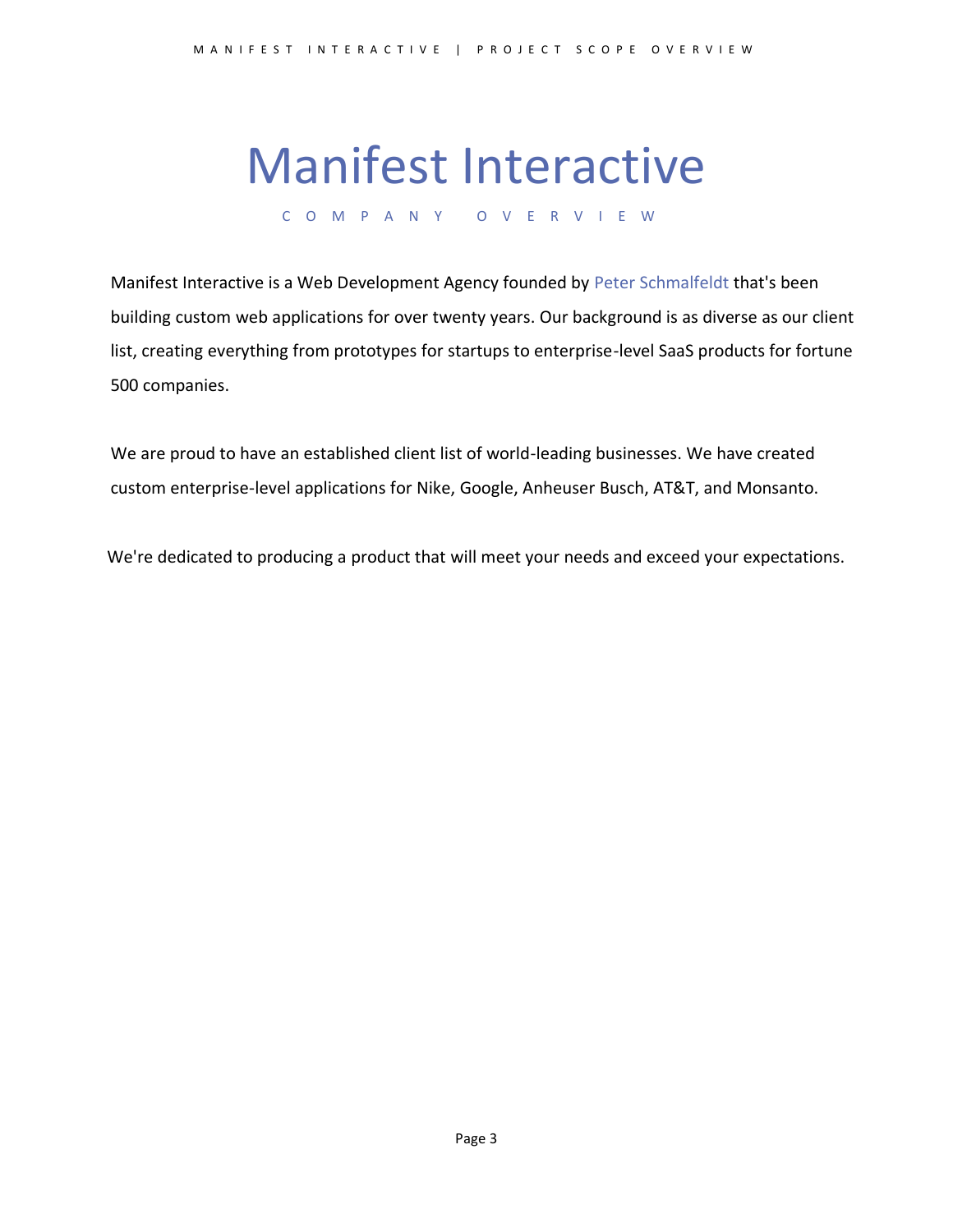### Rate Sheet

<span id="page-4-0"></span>The challenge in starting any potential work is quickly getting up to speed on what problems need to be solved. New projects tend to be the most difficult as we need to make an in-depth discovery before beginning. Undocumented or poorly documented, existing projects are also a challenge as they require a thorough understanding of a complicated system. Without complete technical documentation, a developer will have to learn the project from experience.

Projects with complete [Technical Documentation](http://en.wikipedia.org/wiki/Software_documentation#Technical_documentation) significantly reduce entry barriers and allow developers to learn quickly. This documentation is used as the foundation for the project and as reference material on the inner workings of the current application.

The following breakdown is a range of prices based on the project type and work performed, with examples of the kind of work completed per role: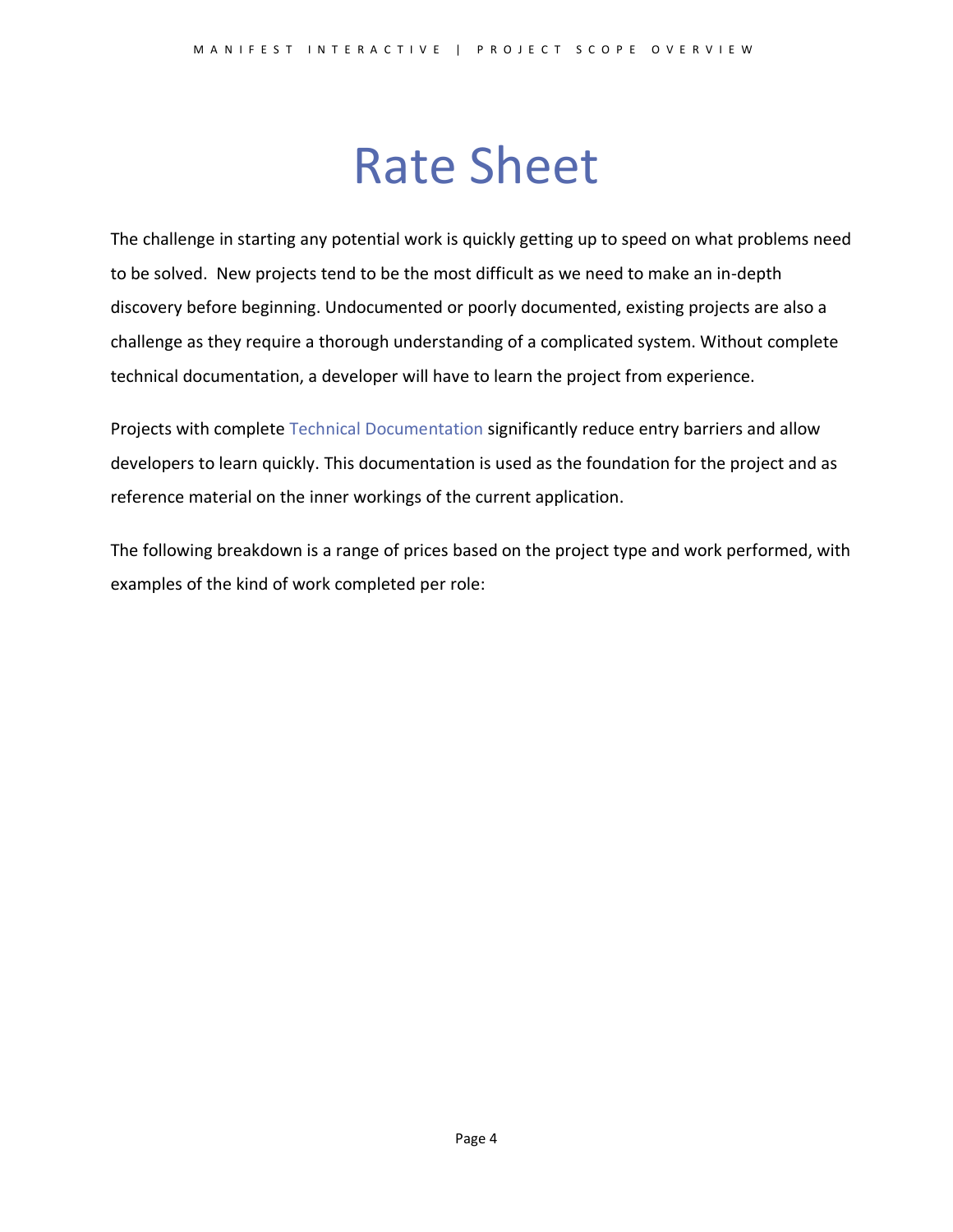#### **NEW WORK / EXISTING UNDOCUMENTED WORK**:

These are our standard rates for new work for each of our team members assigned to your project. These rates can be for work on an existing project or a new one. The determining factor is whether we are starting from scratch or using something already created.

#### **• Server Administration: \$175 / hour**

- a. Creation of Caching Systems like Redis or ElasticSearch
- $\mathbb{R}^{n\times n}$ Configure Services like Nginx, PHP, Node, and MySQL
- Installing Security Daemons m.
- Configure and Optimize Server for Project m.
- $\mathbf{H}^{\prime}$  . Installation of Third-Party Libraries

#### • **Application Programming:** \$150 / hour

- Mobile Application Development
- Server-Side Programming
- Create Database Queries
- API Creation and Integration
- Integration with Third-Party Libraries
- **Front-end Graphic User Interface: \$125 / hour** 
	- HTML, CSS and JavaScript Programming a.
	- Creation of Form-Based Input Methods
	- m. Responsive Layout & Design

#### • **Application Testing:** \$125 / hour

- Accessibility Testing
- Security Testing
- н. Browser Style Compatibility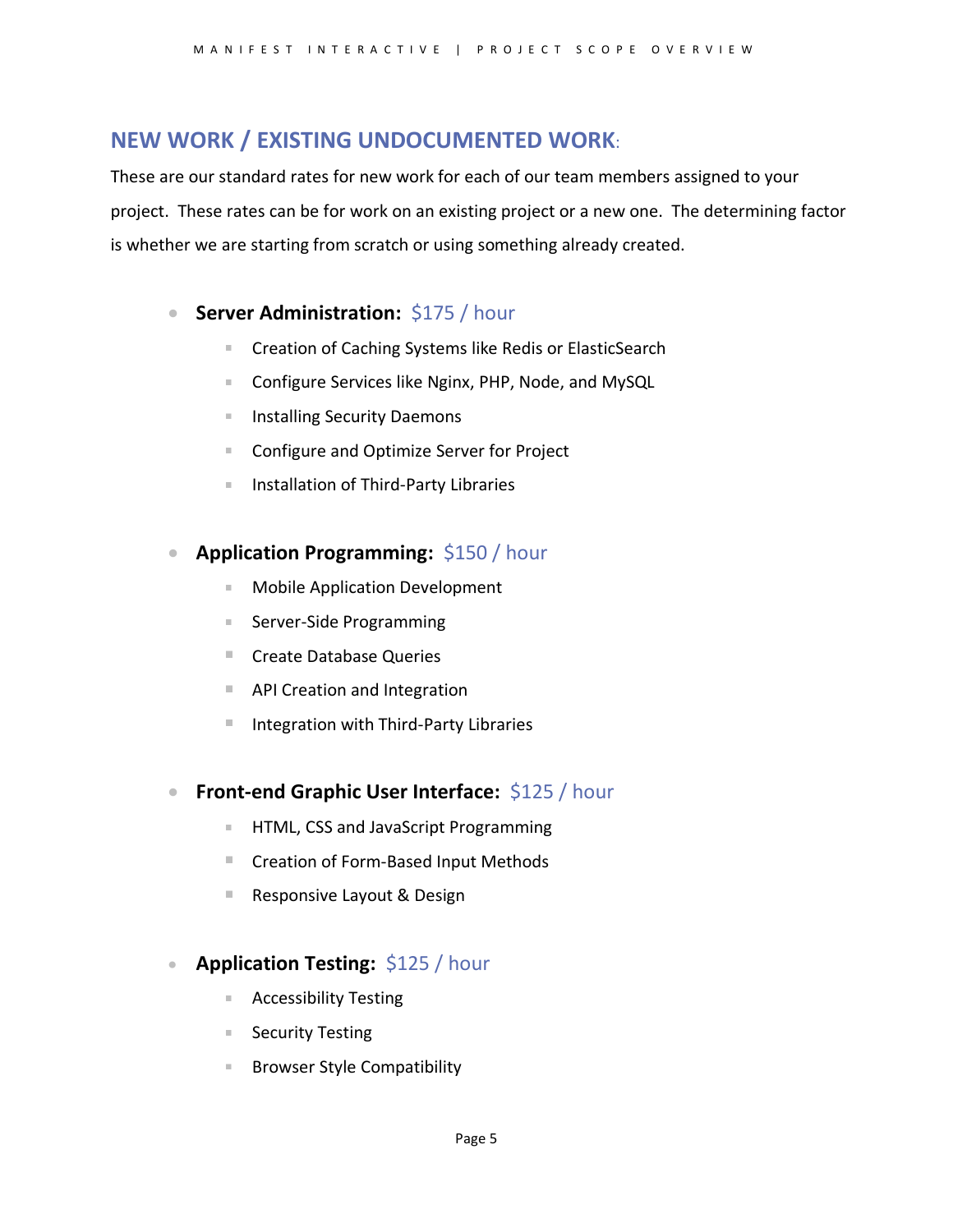#### **EXISTING DOCUMENTED WORK**:

These are our standard rates for updates to existing work for documented projects for each person assigned to your project. Existing work is code that already exists but needs updating. Existing work would NOT include the request to add a new feature to an existing project. Adding new work to an existing project is still considered new work.

#### **• Server Administration: \$150 / hour**

- $\mathbb{R}^{n\times n}$ Creation of Caching Systems like Redis or ElasticSearch
- Configure Services like Nginx, PHP, Node, and MySQL **College**
- Configure Security Daemons m.
- $\mathbb{R}^{n\times n}$ Configure and Optimize Server for Project
- Integration with Third-Party Libraries  $\mathbb{R}^{n\times n}$

#### • **Application Programming:** \$125 / hour

- Mobile Application Development **College**
- Server-Side Programming
- Create and Manage Database Queries
- API Creation, Management and Integration
- **Front-end Graphic User Interface:** \$100 / hour
	- HTML, CSS and JavaScript Programming a.
	- Working with Form-Based Input Methods
	- m. Responsive Layout & Design

#### • **Application Testing:** \$100 / hour

- Accessibility Testing
- Security Testing
- m. Browser Style Compatibility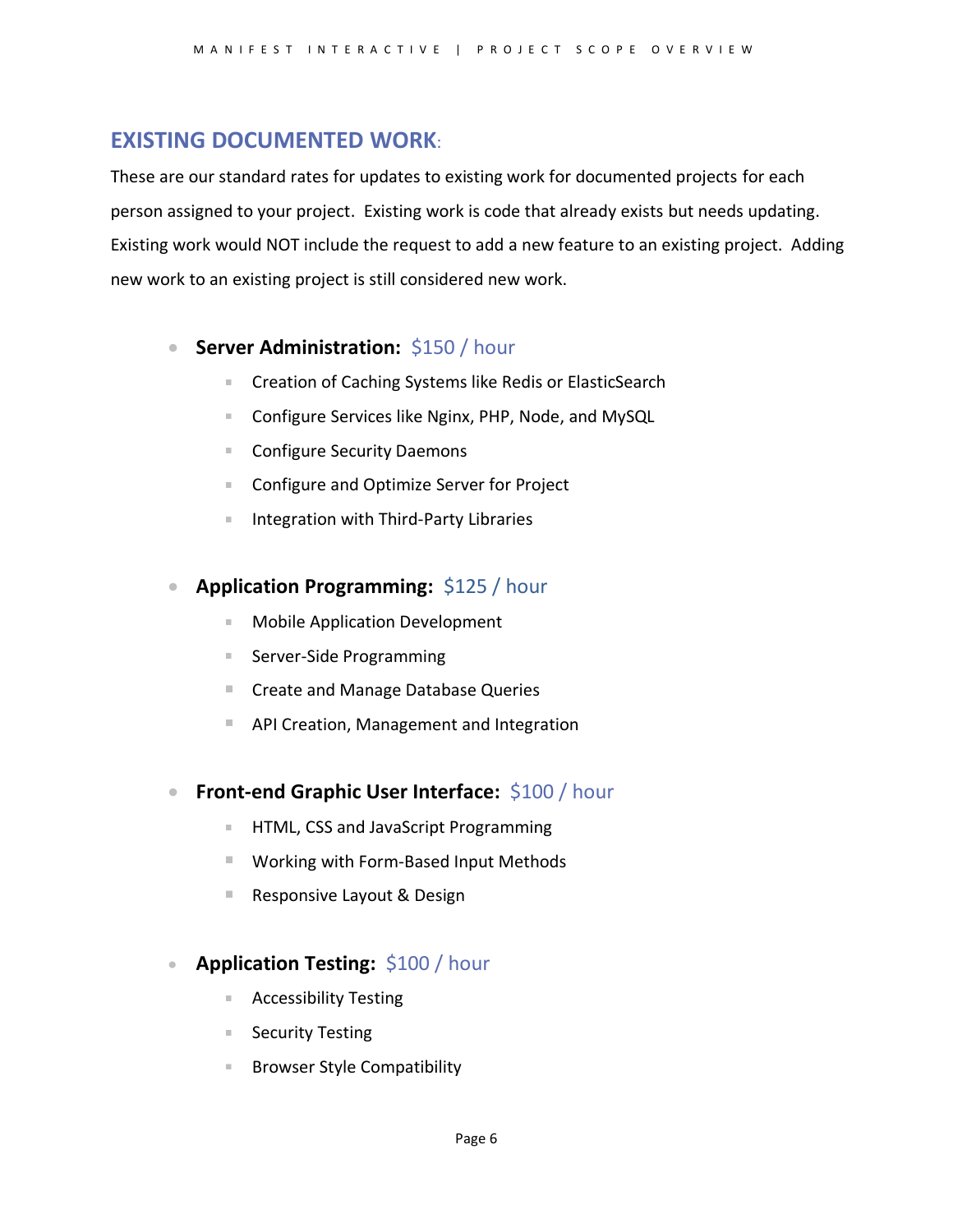# Ancillary Costs

<span id="page-7-0"></span>Ancillary Costs are fees that you may accrue from Third-Parties unrelated to work being performed by Manifest Interactive. These costs are billed directly by the third parties and typically include:

- Domain Registration
- Server Hosting
- SSL Certificates
- Content Distribution Networks
- Amazon Webs Services
- Software Licensing
- Third-Party Software ( such as email marketing, customer service, etc. )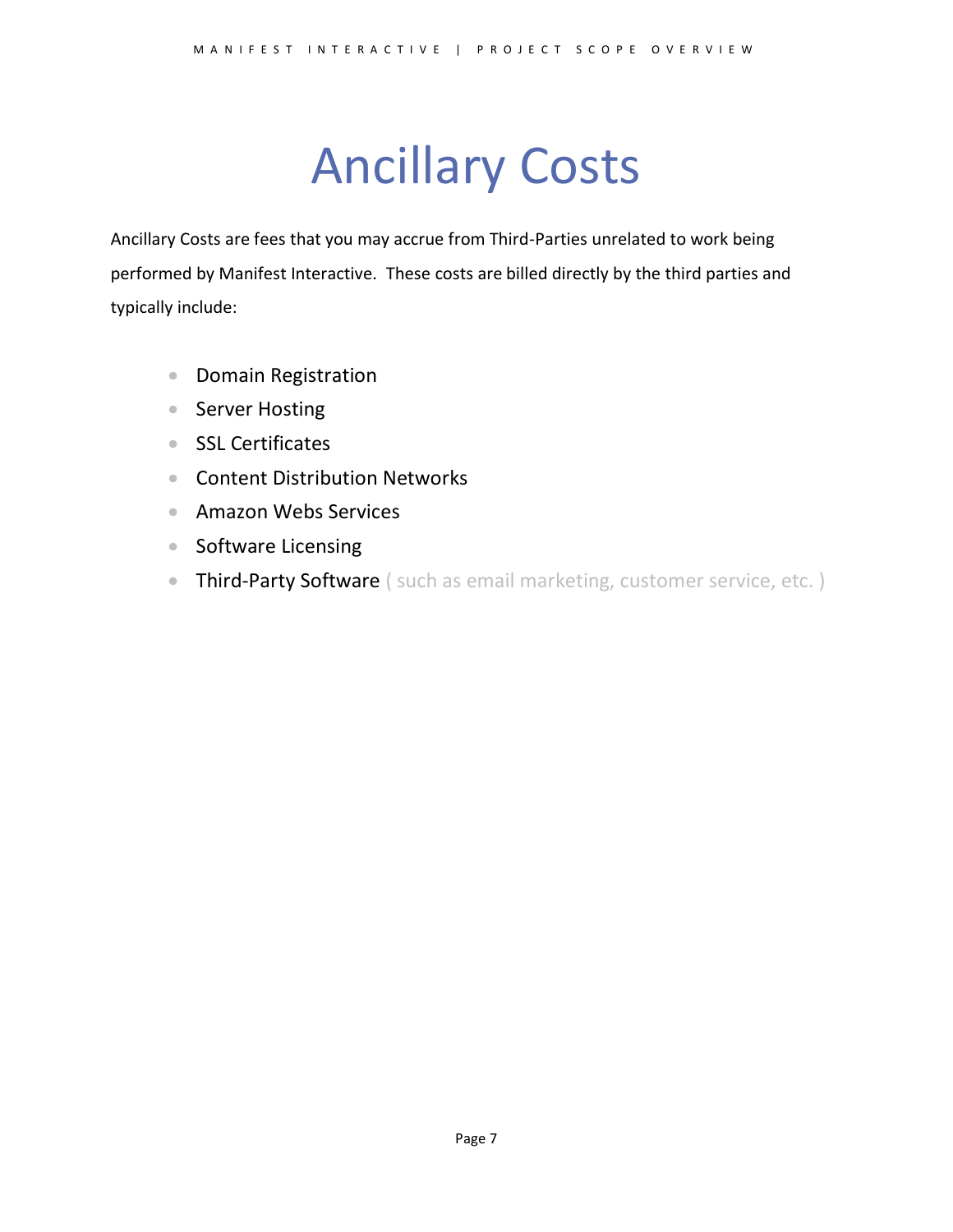# Delivery Schedule

<span id="page-8-0"></span>Each project will be completed upon an agreed-upon **Live Release Date** and will assume that all feedback and answers are submitted within three (3) business days from the date of submission. Delivery dates believe the project will be initiated before the agreed-upon **Discovery Start Date**. The following are the separate delivery dates we create for each project.

- Discovery Start Date
- Mockup Delivery Date
- Alpha Delivery Date
- Beta Delivery Date
- Release Candidate Date
- Live Release Date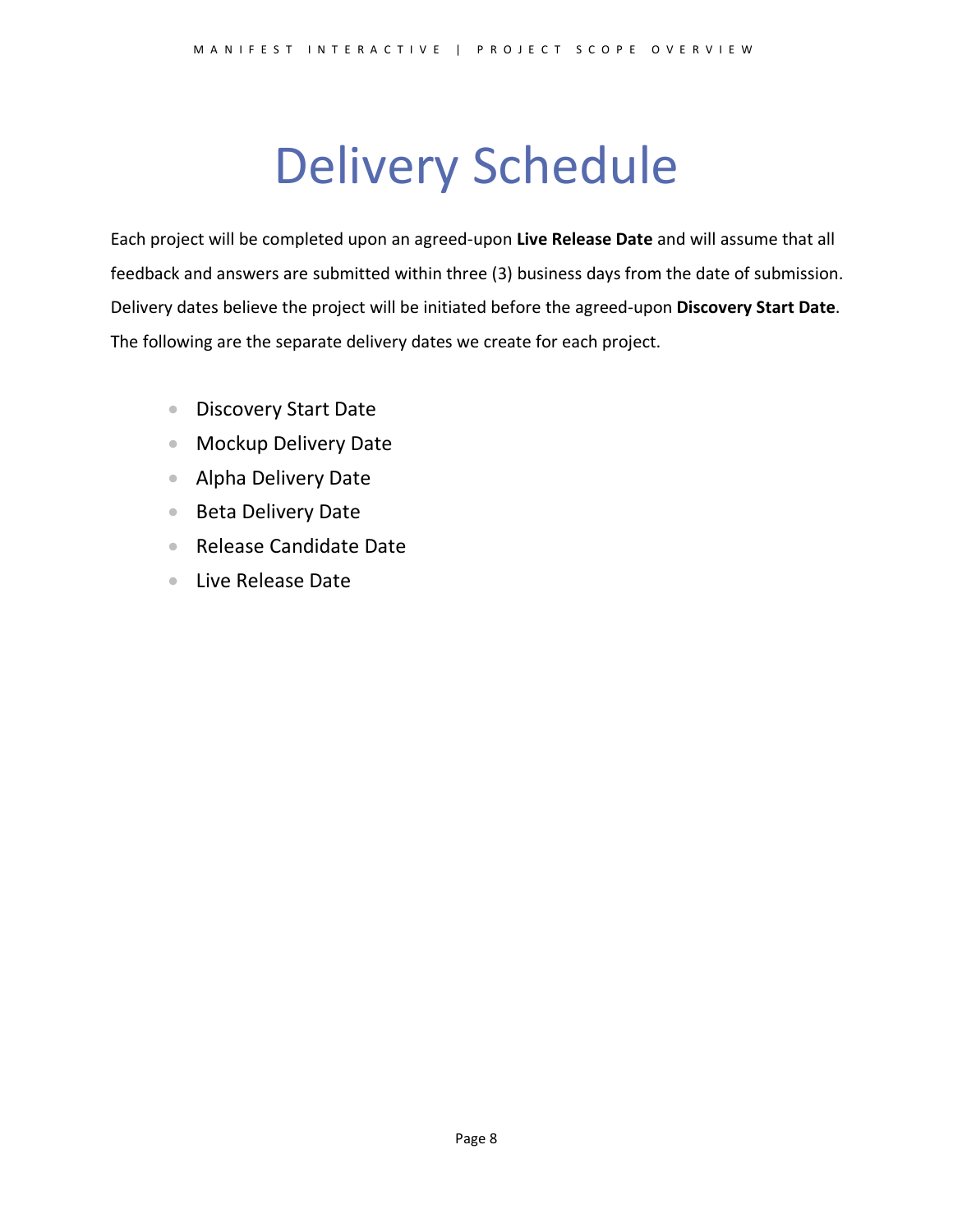# Invoice Schedule

<span id="page-9-0"></span>Invoices will be sent after the following deliverables:

- Discovery: 1/2 of Project Total
- Beta Delivery: 1/4 of Project Total
- Live Release: 1/4 of Project Total

Invoices will have Net 15 terms unless otherwise specified in a contract.